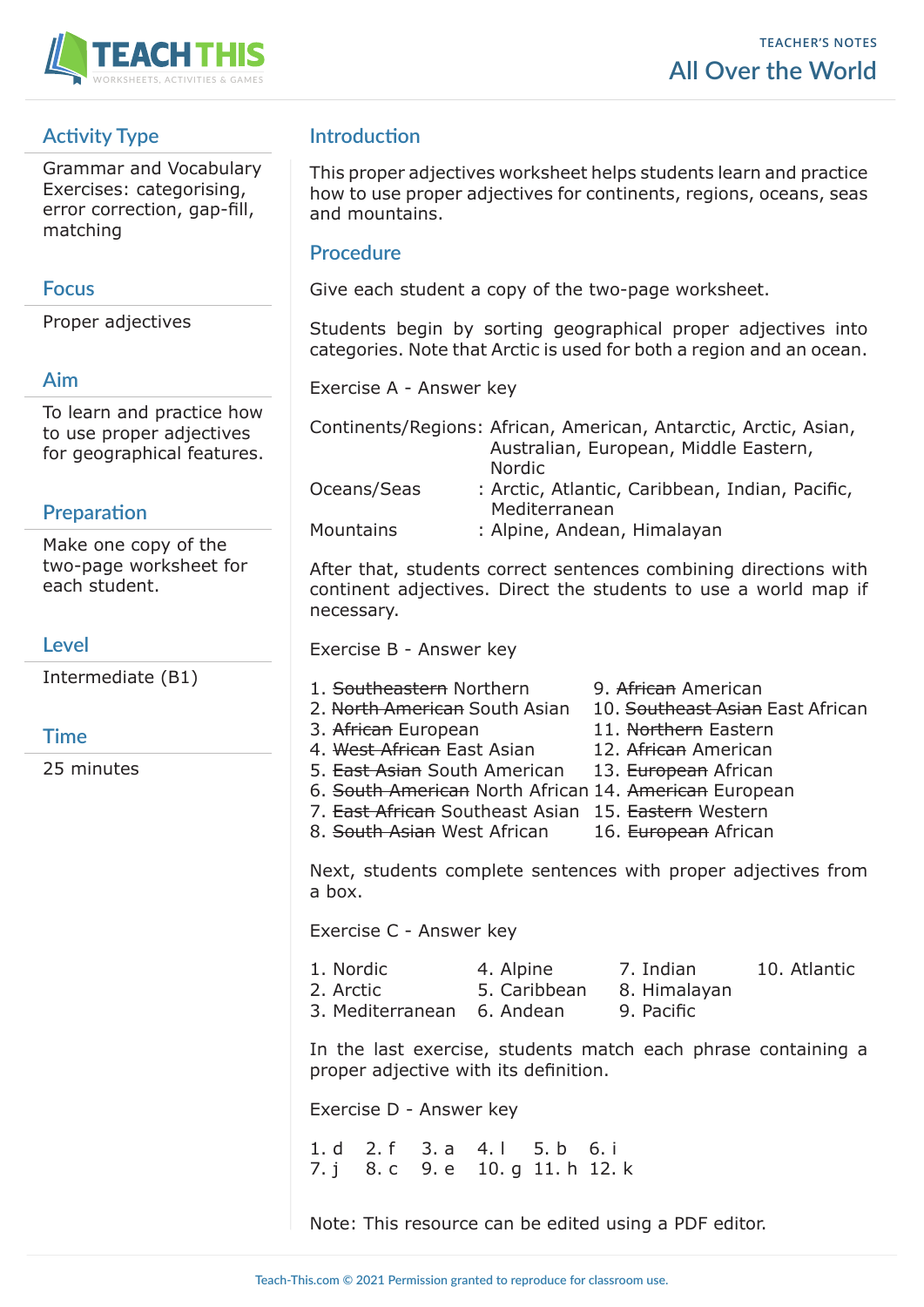

#### **A. Sort the geographical proper adjectives into the correct category.**

| African   | Alpine | American | Andean         | Antarctic | <b>Nordic</b> |
|-----------|--------|----------|----------------|-----------|---------------|
| Arctic    | Asian  | Atlantic | Australian     | Caribbean | European      |
| Himalayan | Indian |          | Middle Eastern | Pacific   | Mediterranean |

| <b>Continents and Regions</b> | <b>Oceans and Seas</b> | <b>Mountains</b> |
|-------------------------------|------------------------|------------------|
|                               |                        |                  |
|                               |                        |                  |
|                               |                        |                  |
|                               |                        |                  |
|                               |                        |                  |

#### **B. Correct the sentences combining directions with continent adjectives.**

*Southeastern*

Example: Croatia, Romania and Bulgaria are Western European countries.

- 1. Iceland, Finland and Denmark are Southeastern European countries.
- 2. India, Pakistan and Bangladesh are North American countries.
- 3. Spain, Italy and Greece are Southern African countries.
- 4. Korea, Japan and China are West African countries.
- 5. Chile, Paraguay and Brazil are East Asian countries.
- 6. Algeria, Tunisia and Egypt are South American countries.
- 7. Laos, Vietnam and Thailand are East African countries.
- 8. Burkina Faso, Senegal and Nigeria are South Asian countries.
- 9. Canada, Mexico and the United States are North African countries.
- 10. Kenya, Ethiopia and Mozambique are Southeast Asian countries.
- 11. Estonia, Belarus and Ukraine are Northern European countries.
- 12. El Salvador, Honduras and Costa Rica are Central African countries.
- 13. Botswana, Namibia and South Africa are Southern European countries.
- 14. Switzerland, Hungary and Poland are Central American countries.
- 15. France, Belgium and the United Kingdom are Eastern European countries.
- 16. The Republic of the Congo, Gabon and Angola are Central European countries.